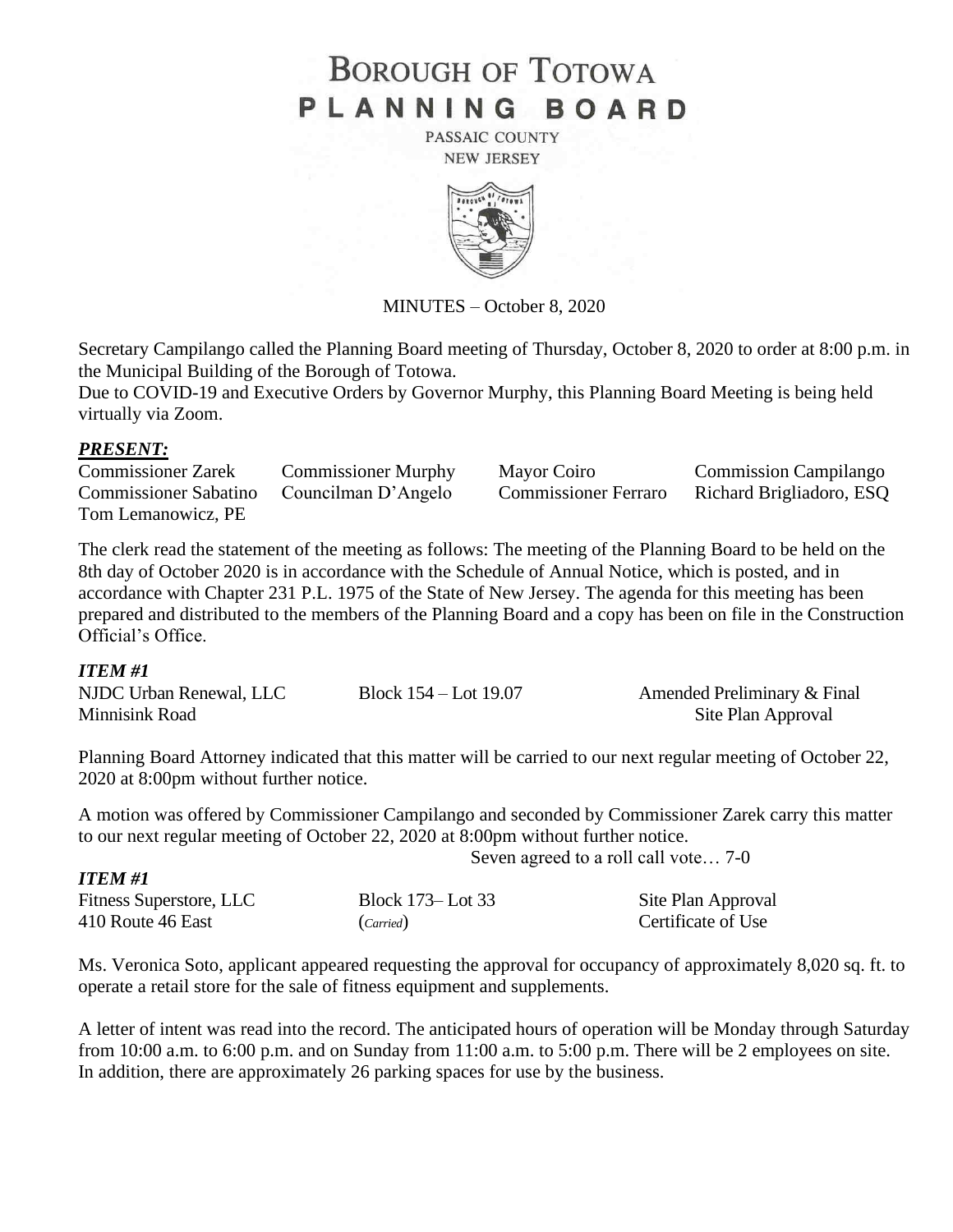## PLANNING BOARD MEETING **DEEPING COLLEGER 8.2020** MINUTES CONTINUED PAGE 2

Ms. Soto testified that items for sale will include but not be limited to light fitness, sport fitness, dumb bell, weights, treadmills, elliptical, and exercise bikes. Ms. Soto also testified that the retail sale of products and supplements is done by appointment only. She stated that approximately 3 or 4 people are allowed in the store at any one time.

Ms. Soto testified that the exercise equipment is picked up from a location in Poughkeepsie, New York and will be transported to her retail store via box truck. She also testified that no trucks will remain overnight. Regarding signage, Ms. Soto testified that there is an existing pylon sign and the Applicant will install a sign in the space provided

The meeting was opened to members of the public and there were no members of the public present expressing an interest in this application.

A motion was offered by Commissioner Campilango and seconded by Commissioner Zarek to approve the minor site plan as presented. This approval is subject to and contingent upon the following conditions and will be memorialized in a Resolution at a future date:

- 1. The construction of internal partitions, exits, entrances and fire safety devices are subject to and require the approval of the fire sub-code official, the fire inspector and the building inspector.
- 2. The applicant will supply the Chief of Police with an emergency contact list and will also obtain the approval of the Police Chief in regards to all alarms and security devices.
- 3. There will be no outside storage of equipment or materials.
- 4. The Applicant will install a sign in the existing free-standing sign on the premises.

Seven agreed to a roll call vote… 7-0

A motion was offered by Commissioner Campilango and seconded by Commissioner Zarek to approve the Planning Board Minutes of September 10, 2020 as prepared.

Seven agreed on a roll call vote……….7-0

A motion was offered by Commissioner Campilango and seconded by Commissioner Zarek to approve the Planning Board Minutes of September 24, 2020 as prepared.

Seven agreed on a roll call vote……….7-0

# **RESOLUTION:**

A motion was offered by Commissioner Campilango and seconded by Commissioner Murphy to approve the resolution for For Dancers Only – Blk. 30 – Lot 16 as presented.

Five agreed on a roll call vote……….5-0

A motion was offered by Commissioner Campilango and seconded by Commissioner Murphy to approve the resolution for Glamour Unisex– Blk. 139 – Lot 4 as presented.

Five agreed on a roll call vote……….5-0

A motion was offered by Commissioner Campilango and seconded by Commissioner Murphy to approve the resolution for 922 RVD Limited Liability Co– Blk. 169 – Lot 5 as presented. Five agreed on a roll call vote……….5-0

A motion was offered by Commissioner Campilango and seconded by Commissioner Sabatino to approve the resolution for Regal Commodities– Blk. 173 – Lot 1.02 as presented.

Five agreed on a roll call vote……….5-0